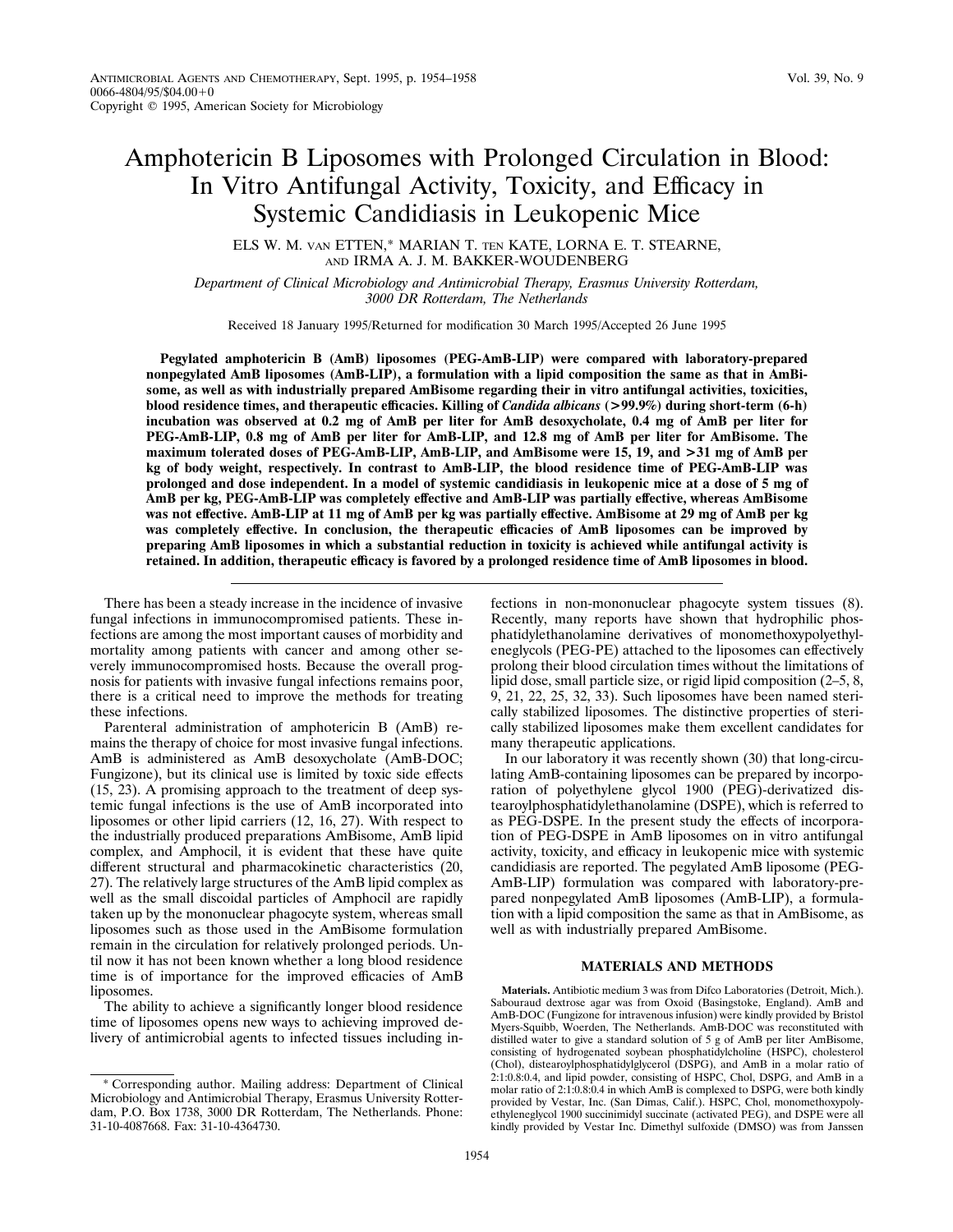Chimica (Tilburg, The Netherlands). Deferoxamine mesylate (DF) was from Ciba-Geigy (Basel, Switzerland). 67Ga-citrate was from Nordian (Montreal, Canada), and <sup>111</sup>In-chloride was from Frosst (Quebec, Canada). Hydroxyquinoline sulfate (oxine) and cyclophosphamide were from Sigma (St. Louis, Mo.). PEG-DSPE was synthesized as described by Blume and Cevc (9).

*Candida* **strain.** *Candida albicans* ATCC 44858 was used in all of the experiments and was stored at  $-80^{\circ}$ C in Todd-Hewitt broth (Difco) containing 10% (vol/vol) glycerol.

**Animals.** Specific-pathogen-free female BALB/c mice (ages, 12 to 20 weeks) were obtained from Iffa Credo (L'Arbresle, France).

**Liposome preparation.** Liposome preparations consisted of PEG-DSPE– HSPC–Chol–AmB (PEG-AmB-LIP) in a molar ratio of 0.21:1.79:1:0.32, PEG-DSPE–HSPC–Chol (PEG-PLACEBO-LIP) in a molar ratio of 0.21:1.79:1, HSPC-Chol-DSPG-AmB (AmB-LIP) in a molar ratio of 2:1:0.8:0.4, and HSPC-Chol-DSPG (PLACEBO-LIP) in a molar ratio of 2:1:0.8. AmB is very poorly soluble in chloroform-methanol (1:1; vol/vol), and therefore, as a first step in the preparation of AmB-containing liposomes, AmB was complexed to either PEG-DSPE (PEG-AmB-LIP) or DSPG (AmB-LIP). For PEG-AmB-LIP, AmB was complexed to PEG-DSPE by adding small volumes (20 to 50  $\mu$ l) of 1 N HCl to a suspension of AmB and PEG-DSPE in 2 ml of chloroform-methanol (1:1; vol/vol); this was followed by heating at 65°C and vortex mixing until the solution cleared. Small volumes (10 to 15  $\mu$ I) of 1 N NaOH were added; this was followed by the addition of HSPC and Chol. When precipitation of AmB was observed, small volumes of 1 N HCl were again added until the solution cleared. This lipid mixture was evaporated to dryness in a round-bottom flask at 65°C. For PEG-PLACEBO-LIP, AmB-LIP, and PLACEBO-LIP, a chloroform-methanol (1:1; vol/vol) solution of lipid mixture or lipid powder was evaporated to dryness in a round-bottom flask at 65°C. The lipid film was hydrated by vortex mixing in a buffer solution containing 10 mM sodium-succinate and 10% (wt/vol) sucrose (pH 5.5) at 65 $^{\circ}$ C. For biodistribution experiments, 5 mM DF was added to this buffer. Liposomes were sonicated, resulting in an average particle size of 100 nm (range, 95 to 105 nm), as measured by dynamic light scattering (4700 system; Malvern, Malvern, United Kingdom). Biodistribution of intact liposomes was performed with liposomes radiolabeled with 67Ga-DF as described by Woodle (31). The labeling resulted in the formation of a  ${}^{67}Ga-DF$  complex in the aqueous interiors of the liposomes. As shown by Gabizon et al. (14), this complex is appropriate for in vivo tracing of intact liposomes because of the advantages of minimal translocation of radioactive label to plasma proteins and the rapid renal clearance rate when the label is released from the liposomes. Liposomes were separated from nonentrapped AmB, DF, or radiolabel by gel filtration on a Sephadex G-50 column (Pharmacia, Uppsala, Sweden) and were concentrated by using 300-kDa Microsep filters (Filtron, Breda, The Netherlands). Phospholipid concentration was determined by a phosphate assay (6). The AmB concentration was determined spectrophotometrically at 405 nm after destruction of the liposomes in DMSO-methanol (1:1; vol/vol).

AmBisome, consisting of HSPC, Chol, DSPG, and AmB in a molar ratio of 2:1:0.8:0.4, was provided as a lyophilized preparation. The powder was reconstituted according to the manufacturer's instructions with distilled water at  $65^{\circ}$ C to give a liposomal suspension containing 4 g of AmB per liter and 35 g of lipid per liter, with an average liposome particle size of 90 nm (range, 88 to 92 nm).

**In vitro antifungal activities of AmB-DOC, PEG-AmB-LIP, AmB-LIP, and AmBisome.** The in vitro activities of AmB-DOC, PEG-AmB-LIP, AmB-LIP, and AmBisome in terms of effective killing (>99.9%) of *C. albicans* at an inoculum of  $1.3 \times 10^7$  CFU/liter during 6 h of incubation were determined as described previously (29). Briefly, a logarithmic-growth-phase culture of *C. albicans* was prepared. *C. albicans* was exposed during 6 h of incubation to twofold increasing concentrations of each agent in antibiotic medium 3, ranging from 0.05 to 25.6 mg of AmB per liter. During incubation the numbers of viable *C. albicans* were determined at 2-h intervals by making plate counts of 10-fold serial dilutions of the washed specimen on Sabouraud dextrose agar.

**Determination of MTD.** The toxicities of PEG-AmB-LIP, AmB-LIP, and Am-Bisome were measured in uninfected mice. Mice (six per group) were treated intravenously with a single dose. AmB dosages ranged from 1 to 31 mg/kg of body weight in steps of 2 mg/kg. Acute mortality was assessed directly following injection of the preparation. Blood urea nitrogen and serum creatinine levels as parameters for renal toxicity and aspartate aminotransferase and alanine aminotransferase levels as parameters for liver toxicity were determined by established methods in serum samples from mice sacrificed at 48 h after the termination of treatment. The maximum tolerated dose (MTD) was defined as the maximum dose that did not result in death or more than a threefold increase in the indices for renal and liver function compared with those for untreated mice.

**Blood residence time of PEG-AmB-LIP versus that of AmB-LIP at various dosages in uninfected mice.** 67Ga-DF-labeled liposomes were administered intravenously at 0.5 or 5 mg of AmB per kg (equivalent to 4.7 or 47 µmol of liposomal lipid per kg, respectively) as a single dose in uninfected mice. In two<br>separate experiments, the levels of <sup>67</sup>Ga-DF as well as those of AmB in blood were determined at various time points during 24 h after administration; three mice were used for each time point in each experiment. Blood was collected in heparinized tubes. The <sup>67</sup>Ga-DF levels in blood samples (200  $\mu$ l) as well as those in the doses of the injected liposomes were counted in a gamma counter (Minaxy 5530; Packard Instruments, Downers Grove, Ill.). Additionally, at 5 mg/kg, AmB concentrations were determined in these blood samples. For determination of

TABLE 1. MTDs of PEG-AmB-LIP, AmB-LIP, and AmBisome in uninfected mice<sup>4</sup>

| Parameter of toxicity                            | MTD (mg of AmB/kg) <sup>b</sup> |           |            |  |  |
|--------------------------------------------------|---------------------------------|-----------|------------|--|--|
|                                                  | PEG-AmB-LIP                     | $AmB-LIP$ | AmBisome   |  |  |
| Death after treatment<br>Impaired renal function | 15<br>>15                       | 19<br>>19 | >31<br>>31 |  |  |
| Impaired liver function                          | >15                             | >19       | >31        |  |  |

*<sup>a</sup>* Mice were treated intravenously with a single dose. AmB dosages ranged from 1 to 31 mg/kg in steps of 2 mg/kg. *<sup>b</sup>* Toxicity was determined in terms of death after treatment or more than

threefold increase in the indices for renal function (blood urea nitrogen and serum creatinine) and liver function (aspartate aminotransferase and alanine aminotransferase) compared with those for placebo-treated mice determined 48 h after the termination of treatment.

AmB concentrations in blood, samples from three mice were pooled and stored at  $-80^{\circ}$ C until just before high-performance liquid chromatography (HPLC) analysis, which was performed as described before (29). In a separate experiment with <sup>111</sup>In-labeled syngeneic erythrocytes (18), the total blood volume in the mice was determined.

**Efficacies of PEG-AmB-LIP, AmB-LIP, and AmBisome in leukopenic mice infected with** *C. albicans.* Leukopenia was induced by intraperitoneal administration of cyclophosphamide at 100 mg/kg 4 days before *C. albicans* inoculation. This was followed by the administration of an additional dose of 75 mg/kg on the day of inoculation and the same dose at 3-day intervals thereafter. This treatment resulted in persistent granulocytopenia ( $\lt 0.1 \times 10^9$ /liter) from the time of *C*. *albicans* inoculation to the termination of the study. Leukopenic mice were infected by inoculation of  $3 \times 10^4$  CFU *C. albicans* into the tail vein. PEG-AmB-LIP, AmB-LIP, AmBisome, and placebo were each administered intravenously as a single dose at 20 h after *C. albicans* inoculation at doses corresponding to their MTDs. AmB-LIP and AmBisome were also administered at a dose which was equivalent to the MTD of PEG-AmB-LIP. Just before treatment and at 48 h as well as 6 days after treatment, the surviving mice were sacrificed. The kidneys, liver, spleen, and lungs were removed and processed for the determination of viable counts as described previously (29). The following criteria were used to assess the efficacy of treatment: survival of mice up to 6 days after treatment, a statistically significant reduction in the numbers of CFU of *C. albicans* in the kidneys at 48 h after treatment compared with the numbers at the time of treatment, and prevention of a significant increase in the numbers of CFU of *C. albicans* in the kidneys at 6 days after treatment compared with the numbers at 48 h after treatment (equating to a relapse of infection).

**Statistical analysis.** Results were expressed as the geometric means  $\pm$  standard deviations. Differences in the numbers of CFU of *C. albicans* between the various treatment groups were analyzed by the Mann-Whitney test.

### **RESULTS**

**In vitro antifungal activities of AmB-DOC, PEG-AmB-LIP, AmB-LIP, and AmBisome.** For AmB-DOC, PEG-AmB-LIP, AmB-LIP, and AmBisome the minimal AmB concentrations required to kill .99.9% of the initial *C. albicans* inoculum within 6 h of incubation were determined. With AmB-DOC, PEG-AmB-LIP, and AmB-LIP, effective killing was obtained with 0.2, 0.4, and 0.8 mg of AmB per liter, respectively. With AmBisome, on the other hand, a concentration of 12.8 mg of AmB per liter was required to produce the same fungicidal activity.

**MTDs of PEG-AmB-LIP, AmB-LIP, and AmBisome in uninfected mice.** The MTDs of PEG-AmB-LIP, AmB-LIP, and AmBisome are presented in Table 1. With PEG-AmB-LIP the MTD with no death after treatment was 15 mg/kg. At this dose renal or liver toxicity was not yet observed. For AmB-LIP (a formulation with a lipid composition the same as that in Am-Bisome), death during treatment was shown at doses greater than 19 mg/kg. At this dose no renal or liver toxicity was seen. With AmBisome no toxicity was observed in terms of death or impairments in renal or liver function up to a dose of 31 mg/kg.

**Blood residence time of PEG-AmB-LIP versus that of AmB-**LIP at various doses in uninfected mice. The levels of <sup>67</sup>Ga-DF in blood following administration of radiolabeled PEG-AmB-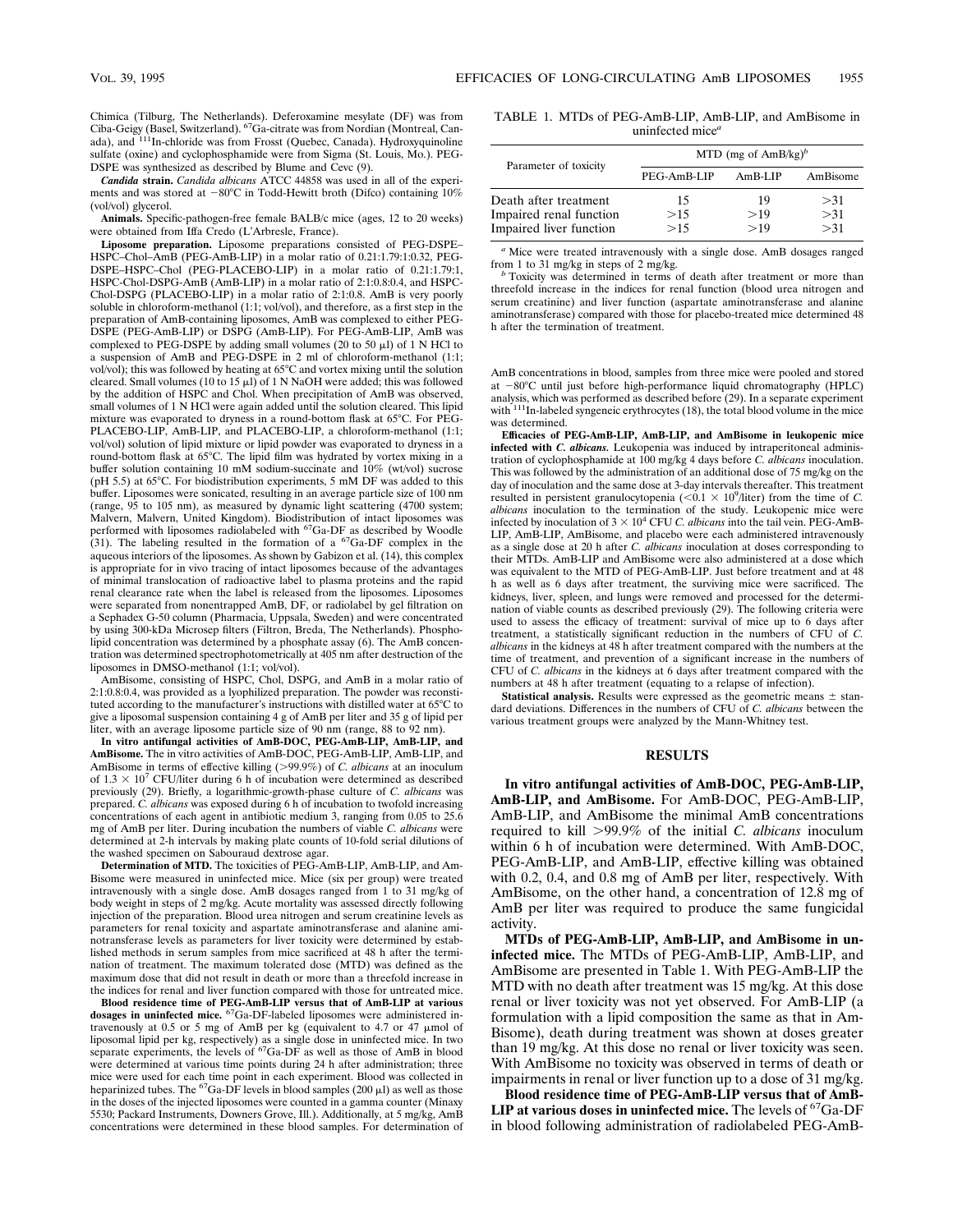

FIG. 1. Levels of <sup>67</sup>Ga-DF in blood after administration of radiolabeled PEG-AmB-LIP and AmB-LIP to uninfected mice at various doses. A single dose of 0.5 mg of AmB per kg (4.7 mmol of liposomal lipid per kg) or 5 mg of AmB per kg  $(47 \mu \text{mol of liposomal lipid per kg})$  was administered intravenously. Data are expressed as the mean  $\pm$  standard deviation percentage of the injected dose of 67Ga-DF in two separate experiments, with three mice in each experiment (*n*  $= 6$ ). The lack of error bars indicates that the range is smaller than the datum points.

LIP and AmB-LIP at doses of  $0.5$  mg of AmB per kg  $(4.7 \mu mol)$ of lipid per kg) and 5 mg of AmB per kg  $(47 \mu m)$  of lipid per kg) are given in Fig. 1. 67Ga-DF was used as a marker for intact liposomes. With PEG-AmB-LIP independent of dose a prolonged blood residence time of intact liposomes was observed, with 20% of the injected dose of liposomes still circulating at 24 h after administration. For AmB-LIP it was shown that within 5 min after administration the levels of intact liposomes dropped to 26 and 35% of the injected dose of liposomes at doses of 0.5 and 5 mg of AmB per kg, respectively. After this initial drop only at the highest dose of 5 mg of AmB per kg a prolonged blood residence time was observed, with 6% of the injected dose circulating 12 h after administration. At the lower dose of 0.5 mg of AmB per kg, the levels of liposomes in blood declined to 6% of injected dose within 4 h after administration.

The levels of both <sup>67</sup>Ga-DF and AmB in blood following administration of radiolabeled PEG-AmB-LIP and AmB-LIP at 5 mg of AmB per kg were determined. For both types of liposomes, the levels of AmB declined more rapidly than the levels of intact liposomes during circulation (data not shown).

**Efficacies of PEG-AmB-LIP, AmB-LIP, and AmBisome in leukopenic mice infected with** *C. albicans.* In leukopenic mice infected with *C. albicans* the infection is disseminated to the kidney, liver, spleen, and lung, and untreated mice die between 24 h and 8 days after *C. albicans* inoculation. In these infected mice, the MTDs of PEG-AmB-LIP, AmB-LIP, and AmBisome in terms of acute death were 5, 11, and 29 mg of AmB per kg, respectively. The effect of treatment on the survival of the animals and the growth of *C. albicans* in the kidney is presented in Table 2. An increase in the numbers of CFU of *C. albicans* was observed after placebo treatment, resulting in the deaths of the animals. Because the placebo-treated animals died, the numbers of *C. albicans* organisms in the kidneys of these mice could not be compared with those in the kidneys of AmB-treated mice. Treatment with PEG-AmB-LIP at the MTD (5 mg of AmB per kg) was completely effective: 100% survival of mice was observed, as was a significant reduction in the numbers of *C. albicans* organisms in the liver ( $P \le 0.01$ ), spleen ( $P \le 0.001$ ), and lung ( $P \le 0.025$ ) (data not shown). The numbers of *C. albicans* organisms in the kidney were significantly reduced at 48 h after treatment ( $P \le 0.001$ ), and relapse of infection was prevented; the numbers of *C. albicans* organisms were significantly reduced even further at 6 days after treatment ( $P \le 0.01$ ). Treatment with AmB-LIP at an equivalent dose (5 mg of AmB per kg) was partially effective: survival of all animals was observed, and there was also a signif-

| TABLE 2. Effect of treatment on survival of mice and growth of C. albicans in the kidneys of leukopenic mice <sup>a</sup> |  |  |
|---------------------------------------------------------------------------------------------------------------------------|--|--|
|                                                                                                                           |  |  |

| Treatment <sup>b</sup> | Dose<br>(mg/kg) |                                                                     | 48 h after treatment <sup>d</sup> |                                                                | 6 days after treatment <sup>d</sup> |                                                       |                                                             |
|------------------------|-----------------|---------------------------------------------------------------------|-----------------------------------|----------------------------------------------------------------|-------------------------------------|-------------------------------------------------------|-------------------------------------------------------------|
|                        |                 | Log <sub>10</sub> CFU/kidney<br>at time of treatment <sup>b,c</sup> | % Survival                        | Log <sub>10</sub> CFU/kidney<br>in surviving mice <sup>c</sup> | % Survival                          | Log <sub>10</sub> CFU/kidney<br>in surviving mice $c$ | No. of mice with<br>sterile kidney/no.<br>of surviving mice |
| None                   |                 | $4.16 \pm 0.23$                                                     |                                   |                                                                |                                     |                                                       |                                                             |
| PEG-AmB-LIP            |                 |                                                                     | 100                               | $3.05 \pm 0.76^e$                                              | 100                                 | $1.99 \pm 0.42^{f}$                                   | 0/10                                                        |
| $AmB-LIP$              |                 |                                                                     | 100                               | $4.48 \pm 0.83$                                                | 100                                 | $4.04 \pm 0.91$                                       | 0/10                                                        |
| $AmB-LIP$              | 11              |                                                                     | 100                               | $4.27 \pm 0.20$                                                | 100                                 | $2.54 \pm 0.50^{\circ}$                               | 0/10                                                        |
| AmBisome               |                 |                                                                     | 70                                | $5.26 \pm 0.57$                                                | 40                                  | $3.92 \pm 0.51$                                       | 0/4                                                         |
| AmBisome               | 29              |                                                                     | 100                               | $2.60 \pm 0.32^e$                                              | 100                                 | $1.01 \pm 1.72^t$                                     | 2/10                                                        |
| PEG-PLACEBO-LIP        |                 |                                                                     | 40                                | $6.38 \pm 0.22$                                                | 30                                  | $6.12 \pm 0.39$                                       | 0/3                                                         |
| PLACEBO-LIP            |                 |                                                                     | 50                                | $6.56 \pm 0.21$                                                | 10                                  | 7.39                                                  | 0/1                                                         |

<sup>a</sup> Leukopenic mice were inoculated intravenously at zero time with  $3 \times 10^4$  CFU of *C. albicans.*<br><sup>b</sup> PEG-AmB-LIP, AmB-LIP, AmBisome, PEG-PLACEBO-LIP, and PLACEBO-LIP were administered intravenously 20 h after inoculat

d Effect of treatment was determined at 48 h ( $n = 10$ ) as well as 6 days ( $n = 10$ ) after treatment.<br>  ${}^eP \le 0.01$  compared with the number of CFU at 20 h after inoculation (time of treatment).<br>  ${}^fP \le 0.01$  compared wit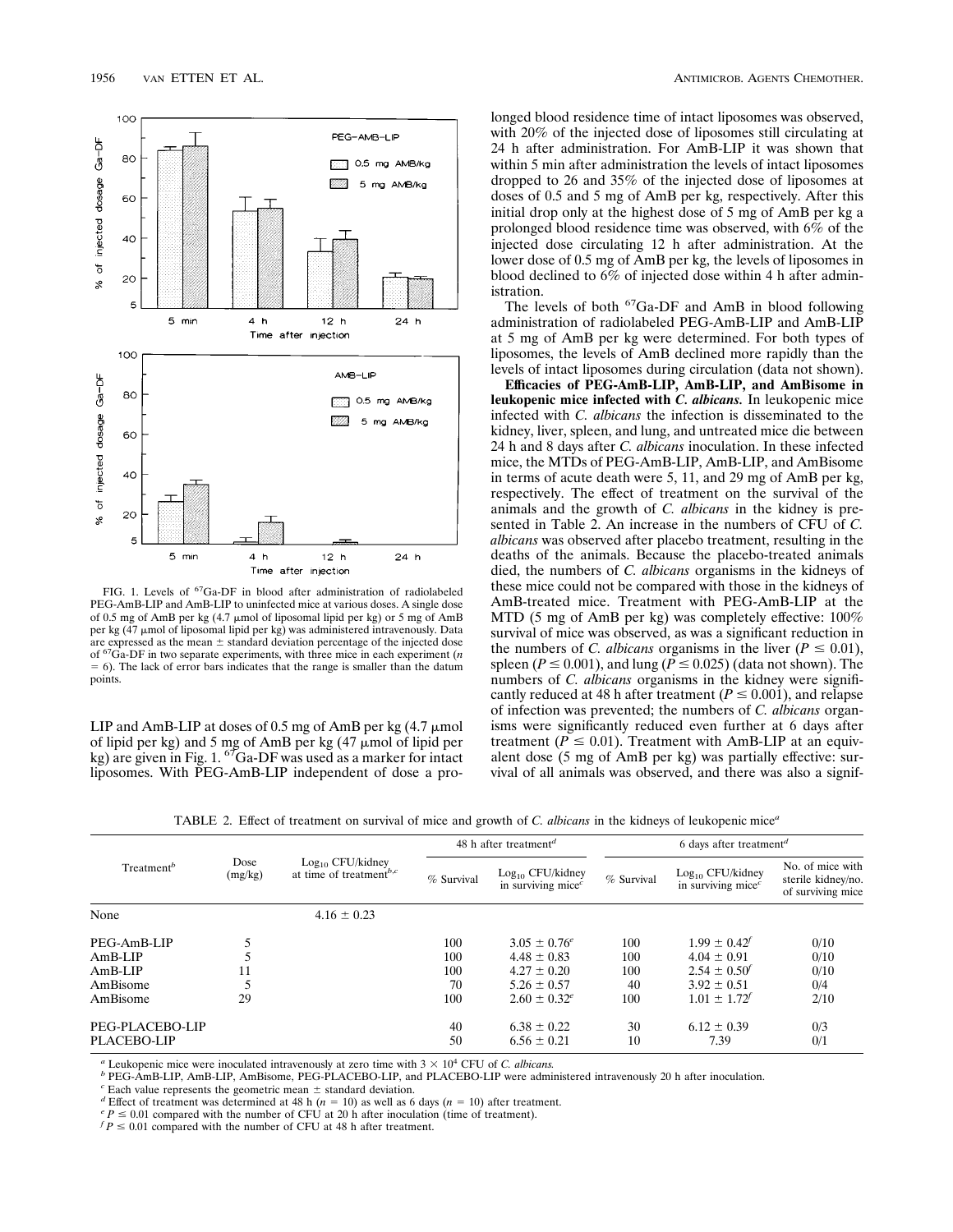icant reduction in the numbers of *C. albicans* organisms in the liver ( $P \le 0.025$ ), spleen ( $P \le 0.001$ ), and lung ( $P \le 0.001$ ) (data not shown); however, in the kidney the growth of *C. albicans* was only inhibited, and the numbers of *C. albicans* organisms were not significantly reduced. Although an increase in the dose of AmB-LIP up to the MTD (11 mg of AmB per kg) resulted in a slight improvement in efficacy compared with a dose of 5 mg of AmB per kg, it did not result in complete efficacy of treatment, as seen with PEG-AmB-LIP at 5 mg of AmB per kg; with 11 mg of AmB per kg the numbers of *C. albicans* organisms in the kidney were significantly reduced compared with the numbers at the time of treatment only at 6 days after treatment. AmBisome at a dose of 5 mg of AmB per kg was not effective, because the animals died after treatment. AmBisome at the MTD (29 mg of AmB per kg) was as effective as PEG-AmB-LIP at 5 mg of AmB per kg.

# **DISCUSSION**

With respect to the in vitro antifungal activity of the AmB liposome formulations against *C. albicans*, it is derived from the results of the present study that after encapsulation of AmB in PEG-AmB-LIP or AmB-LIP the high degree of antifungal activity seen with AmB-DOC is almost fully retained, whereas entrapment of AmB in AmBisome is accompanied by a substantial loss of antifungal activity. Although it was previously shown that AmB-DOC and AmBisome were equally active after long-term exposure (MIC, minimum fungicidal concentration) (7, 29), the activity of AmBisome during shortterm exposure was significantly less than that of AmB-DOC (29). Recently, it was reported (24) that even after long-term exposure (24 h) AmBisome was four to eight times less active than AmB-DOC against *C. albicans*.

Comparison of the MTD of the industrially prepared Am-Bisome in healthy mice  $(>31 \text{ mg of } Am$ B per kg) and the MTD of a laboratory-prepared AmB liposome formulation (AmB-LIP) with the same lipid composition (19 mg of AmB per kg) revealed that the method of preparation greatly influences the toxicity of the AmB liposome formulation. Because the MTD of AmB-DOC in terms of the number of acute deaths after a single-dose treatment is 0.8 mg of AmB per kg (unpublished data), encapsulation of AmB in AmB-LIP still substantially reduced the toxicity of AmB. To the same extent, this also applied to PEG-AmB-LIP (MTD, 15 mg of AmB/kg).

The prolonged residence time of PEG-AmB-LIP compared with that of AmB-LIP was previously demonstrated at a dose of 9 mg of AmB per kg (corresponding to 85  $\mu$ mol of lipid per kg) (30). A valuable asset of the PEG-PE-containing liposomes is that they show dose-independent pharmacokinetics (4, 5, 25, 33). Taking together the data from our present study and our previous study (30), we conclude that for PEG-AmB-LIP a prolonged blood residence time does not depend on the lipid dose for a dose range of 4.7 to 85  $\mu$ mol of lipid per kg. These results are in good agreement with those reported elsewhere for PEG-PE liposomes with similar particle sizes (4, 5, 25, 33), demonstrating dose-independent blood circulation times for dose ranges of 0.5 to 500  $\mu$ mol/kg in mice (4, 25, 33) and 3 to 100  $\mu$ mol/kg (5, 33) in rats. On the contrary, as reported previously by Allen and Hansen (4), the blood residence times of small liposomes of approximately 100 nm in diameter with a rigid liposomal bilayer and without surface modifications are dependent on the lipid dose given. In the present study it was shown that the blood residence time of AmB-LIP depends on the lipid dose, which is in accordance with the previous observations (4). For AmBisome, the dose-dependent blood circulation of AmB was already reported previously (13, 17, 26, 28).

The extent to which a prolonged residence time of liposomal AmB is of importance for improved therapeutic efficacy was studied in a model of systemic candidiasis in leukopenic mice after a single-dose treatment. The efficacies of PEG-AmB-LIP, AmB-LIP, and AmBisome were compared by using equivalent doses of 5 mg of AmB per kg (which is the MTD of PEG-AmB-LIP in leukopenic infected mice). At this dose treatment with PEG-AmB-LIP was completely effective, but treatment with AmB-LIP was only partially effective. We conclude that therapeutic efficacy in this model of deep systemic candidiasis is favored by the prolonged residence time of AmB liposomes in the blood compartment. Whether this is due to the sustained release of AmB during circulation in the blood or increased localization of AmB liposomes at the sites of infection, as was described by others for a localized site of infection (8) or a solid tumor (19, 25), is not yet clear. AmBisome at 5 mg of AmB per kg was not effective at all. Additionally, AmB-LIP and AmBisome were both studied at their own MTDs. Complete efficacy of treatment could not be achieved with AmB-LIP, not even after an increase in the dose to 11 mg of AmB per kg (the MTD). AmBisome at 29 mg of AmB per kg (the MTD) was as effective as treatment with PEG-AmB-LIP at the almost sixfold lower dose of 5 mg of AmB per kg. Until now, the efficacy of AmBisome has been compared with that of AmB-DOC in several models of fungal infections (1, 10, 11, 13, 17, 29). From those studies it can be concluded that, depending on the model of fungal infection, the immune status of the host, and the parameter of efficacy used, the antifungal activity of AmBisome is either somewhat less than or equal to that of AmB-DOC with equivalent doses of AmB. However, treatment with AmB-DOC is restricted by acute toxicity. By using AmBisome, much higher doses are tolerated, resulting in improved antifungal efficacy, even against severe infections in immunocompromised animals. Only recently (24), the interpretation of the data from these experimental studies on Am-Bisome has been critically discussed. The investigators rightly note that a difference in toxicity, and thereby in the therapeutic index, between AmBisome and AmB-DOC has always been claimed on the basis of the acute toxicity of rapidly injected AmB-DOC in small laboratory animals. As in patients, AmB-DOC is not administered as an intravenous bolus but is administered by slow infusion; the investigators studied the therapeutic efficacies of both AmB-DOC and AmBisome in localized and systemic murine candidiases, with AmB-DOC administered at high doses in multiple fractions. The observation that AmBisome was less active than high doses of AmB-DOC indicates that by entrapment of AmB in liposomes, therapeutic efficacy might be reduced. From the present study it is also clear that with AmBisome a reduction in toxicity is concomitant with a reduction in antifungal activity, and thereby in antifungal efficacy in vivo. At an equivalent dose, AmB-LIP, a formulation with which somewhat less reduction in toxicity occurs together with retained antifungal activity, shows better antifungal efficacy in vivo.

By combining the data on toxicity, antifungal activity, blood residence time, and efficacy of treatment, two important conclusions can be drawn. First, from a comparison between laboratory-prepared AmB-LIP with industrially prepared AmBisome, it is clear that the method of preparation of an AmB liposome formulation greatly influences the toxicity and antifungal activity, and thereby the antifungal efficacy, in vivo. It should be stressed that a maximal reduction of AmB toxicity results in a concomitant loss of antifungal activity and efficacy. Therefore, for optimization of the preparation of AmB liposomes it is important to focus on both a reduction in AmB toxicity and retained antifungal activity. This is achieved in